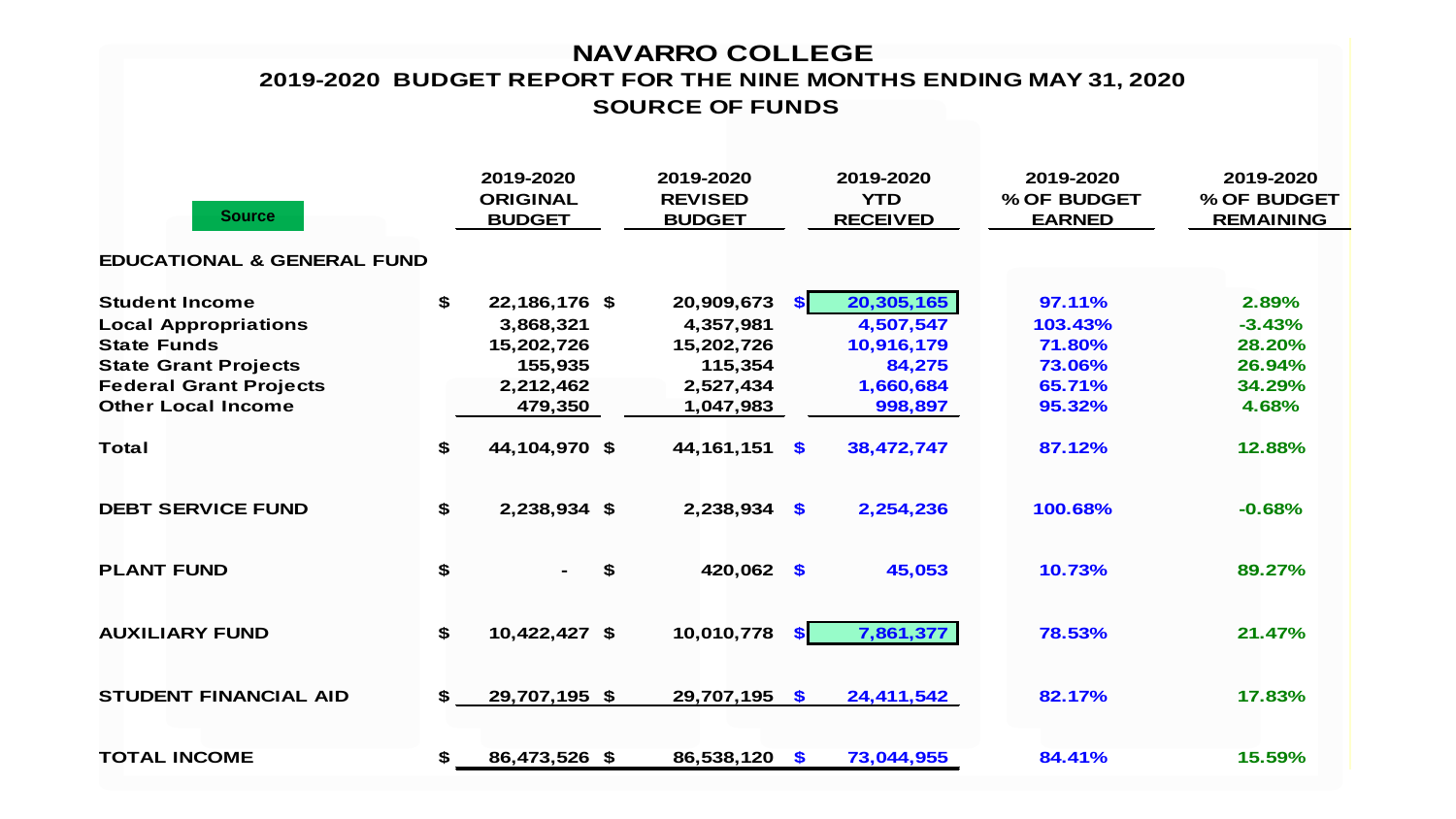## **NAVARRO COLLEGE 2018-2019 BUDGET REPORT FOR THE NINE MONTHS ENDING MAY 31, 2019 SOURCE OF FUNDS**

| <b>Source</b>                         | 2018-2019<br><b>ORIGINAL</b><br><b>BUDGET</b> |               | 2018-2019<br><b>REVISED</b><br><b>BUDGET</b> |              | 2018-2019<br><b>YTD</b><br><b>RECEIVED</b> | 2018-2019<br>% OF BUDGET<br><b>EARNED</b> | 2018-2019<br>% OF BUDGET<br><b>REMAINING</b> |  |
|---------------------------------------|-----------------------------------------------|---------------|----------------------------------------------|--------------|--------------------------------------------|-------------------------------------------|----------------------------------------------|--|
| <b>EDUCATIONAL &amp; GENERAL FUND</b> |                                               |               |                                              |              |                                            |                                           |                                              |  |
| <b>Student Income</b>                 | \$                                            | 23,524,170 \$ | 21,216,360                                   | <b>SI</b>    | 20,109,376                                 | 94.78%                                    | 5.22%                                        |  |
| <b>Local Appropriations</b>           |                                               | 3,929,074     | 3,868,321                                    |              | 4,049,445                                  | 104.68%                                   | $-4.68%$                                     |  |
| <b>State Funds</b>                    |                                               | 15,968,463    | 15,968,463                                   |              | 11,468,917                                 | 71.82%                                    | 28.18%                                       |  |
| <b>State Grant Projects</b>           |                                               | 875,601       | 759,719                                      |              | 513,641                                    | 67.61%                                    | 32.39%                                       |  |
| <b>Federal Grant Projects</b>         |                                               | 2,027,352     | 2,212,378                                    |              | 1,292,916                                  | 58.44%                                    | 41.56%                                       |  |
| <b>Other Local Income</b>             |                                               | 531,800       | 628,368                                      |              | 880,445                                    | 140.12%                                   | $-40.12%$                                    |  |
| <b>Total</b>                          | \$                                            | 46,856,460 \$ | 44,653,609                                   | <b>S</b>     | 38,314,740                                 | 85.80%                                    | 14.20%                                       |  |
| <b>DEBT SERVICE FUND</b>              | \$                                            | 2,237,426 \$  | $2,237,426$ \$                               |              | 2,242,584                                  | 100.23%                                   | $-0.23%$                                     |  |
| <b>PLANT FUND</b>                     | \$                                            | \$<br>$\sim$  | $\blacksquare$                               | \$           | 645                                        | 0.00%                                     | 100.00%                                      |  |
| <b>AUXILIARY FUND</b>                 | \$                                            | 11,189,544 \$ | 10,367,942                                   | <b>SI</b>    | 7,771,682                                  | 74.96%                                    | 25.04%                                       |  |
| <b>STUDENT FINANCIAL AID</b>          | \$                                            | 31,000,460 \$ | $30,914,460$ \$                              |              | 26,483,470                                 | 85.67%                                    | 14.33%                                       |  |
| <b>TOTAL INCOME</b>                   | \$                                            | 91,283,890 \$ | 88, 173, 437                                 | $\mathbf{s}$ | 74,813,121                                 | 84.85%                                    | 15.15%                                       |  |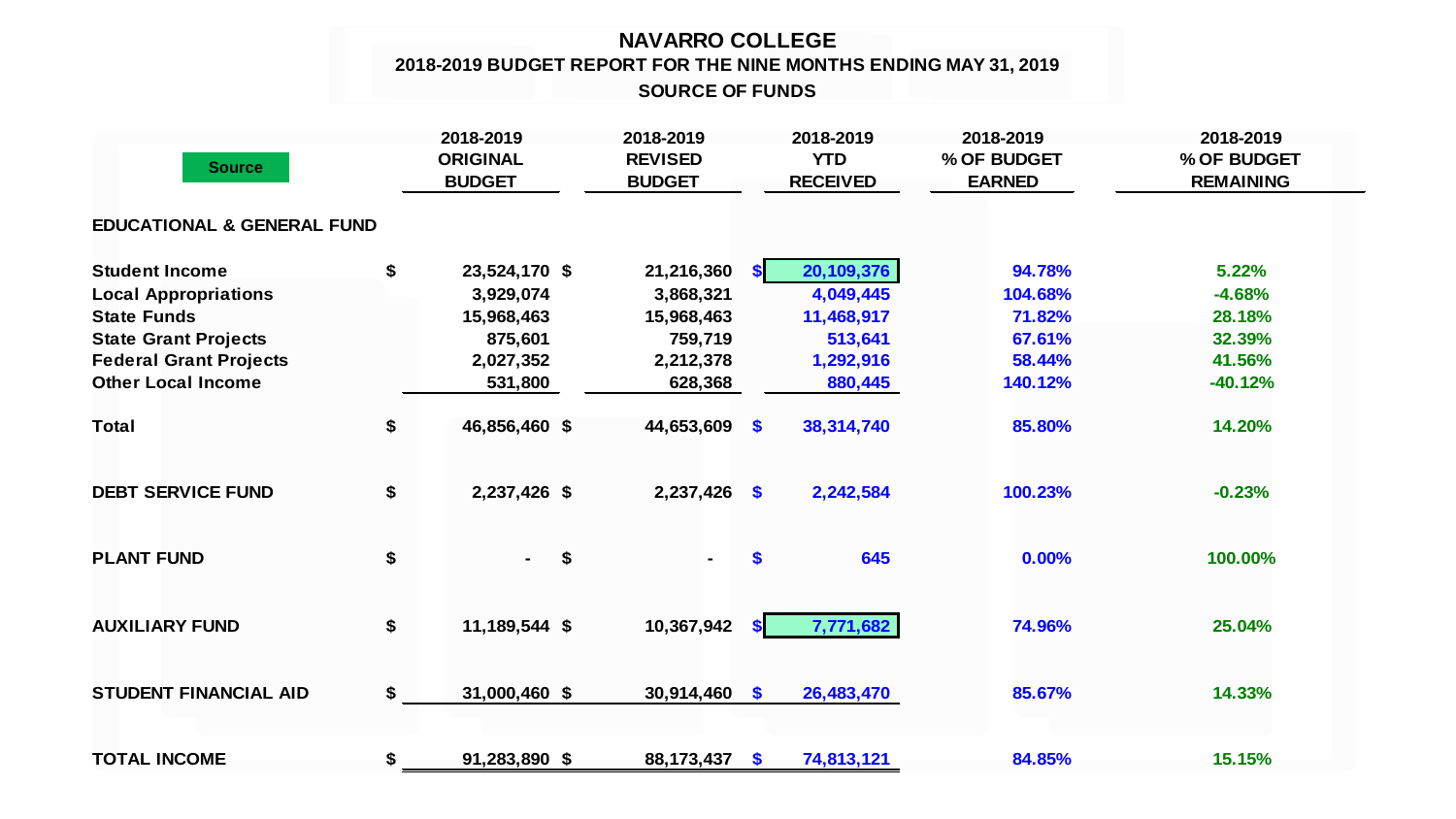## **NAVARRO COLLEGE 2019-2020 BUDGET REPORT FOR THE NINE MONTHS ENDING MAY 31, 2020 DISBURSEMENT OF FUNDS**

| <b>Disbursement</b>                       | 2019-2020<br><b>ORIGINAL</b><br><b>BUDGET</b> |               | 2019-2020<br><b>REVISED</b><br><b>BUDGET</b> | 2019-2020<br><b>YTD</b><br><b>EXPENSED</b> |     | 2019-2020<br><b>OBLIGATED</b> | 2019-2020<br>% OF BUDGET<br><b>EXPENDED</b> | 2019-2020<br>% OF BUDGET<br><b>REMAINING</b> |
|-------------------------------------------|-----------------------------------------------|---------------|----------------------------------------------|--------------------------------------------|-----|-------------------------------|---------------------------------------------|----------------------------------------------|
| <b>EDUCATIONAL &amp; GENERAL FUND</b>     |                                               |               |                                              |                                            |     |                               |                                             |                                              |
| <b>General Administration</b>             | \$                                            | 2,107,981 \$  | 2,096,330 \$                                 | 1,544,834                                  | \$  | 466,687                       | 95.95%                                      | 4.05%                                        |
| <b>Student Services</b>                   |                                               | 3,486,800     | 3,503,791                                    | 2,416,275                                  |     | 808,624                       | 92.04%                                      | 7.96%                                        |
| <b>General Institutional</b>              |                                               | 4,691,316     | 4,621,453                                    | 3,510,735                                  |     | 738,255                       | 91.94%                                      | 8.06%                                        |
| <b>Instructional Administration</b>       |                                               | 1,477,745     | 1,401,473                                    | 1,018,672                                  |     | 326,767                       | 96.00%                                      | 4.00%                                        |
| <b>Staff Benefits</b>                     |                                               | 6,886,252     | 6,236,252                                    | 4,644,525                                  |     | 1,456,576                     | 97.83%                                      | 2.17%                                        |
| <b>Resident Instruction:</b>              |                                               |               |                                              |                                            |     |                               |                                             |                                              |
| Academic                                  |                                               | 7,446,885     | 7,242,866                                    | 5,462,517                                  |     | 1,116,915                     | 90.84%                                      | 9.16%                                        |
| Career                                    |                                               | 6,155,696     | 6,067,173                                    | 4,528,474                                  |     | 1,196,849                     | 94.37%                                      | 5.63%                                        |
| Planetarium                               |                                               | 83,526        | 83,672                                       | 68,186                                     |     | 16,375                        | 101.06%                                     | $-1.06%$                                     |
| <b>Museum</b>                             |                                               | 168,326       | 172,971                                      | 120,573                                    |     | 40,222                        | 92.96%                                      | 7.04%                                        |
| <b>Events</b>                             |                                               | 103,604       | 94,548                                       | 63,008                                     |     | 20,586                        | 88.41%                                      | 11.59%                                       |
| Library                                   |                                               | 458,263       | 472,392                                      | 370,799                                    |     | 78,241                        | 95.06%                                      | 4.94%                                        |
| <b>Community Services</b>                 |                                               | 2,000         | 1,700                                        | 30                                         |     |                               | 1.76%                                       | 98.24%                                       |
| <b>Plant Maintenance &amp; Operations</b> |                                               | 3,908,867     | 3,941,438                                    | 2,256,989                                  |     | 954,277                       | 81.47%                                      | 18.53%                                       |
| <b>Appropriations</b>                     |                                               | 4,920,723     | 5,743,716                                    | 4,264,450                                  |     | 262,788                       | 78.82%                                      | 21.18%                                       |
| <b>State Grant Projects</b>               |                                               | 155,935       | 115,354                                      | 112,338                                    |     | 79                            | 97.45%                                      | 2.55%                                        |
| <b>Federal Grant Projects</b>             |                                               | 2,017,025     | 2,331,996                                    | 2,388,085                                  |     | 469,173                       | 122.52%                                     | $-22.52%$                                    |
| <b>Local Grant Projects</b>               |                                               | 34,026        | 34,026                                       | 34,982                                     |     | 11,958                        | 137.95%                                     | $-37.95%$                                    |
| <b>Total</b>                              | \$                                            | 44,104,970 \$ | 44, 161, 151 \$                              | 32,805,472                                 | \$  | 7,964,372                     | 92.32%                                      | 7.68%                                        |
| <b>DEBT SERVICE FUND</b>                  | \$                                            | 2,238,934 \$  | $2,238,934$ \$                               | 2,058,407                                  | \$  | 1,081                         | 91.99%                                      | 8.01%                                        |
| <b>PLANT FUND</b>                         | \$                                            | \$            | 420,062 \$                                   | 161,975                                    | \$  | 178,816                       | 81.13%                                      | 18.87%                                       |
| <b>AUXILIARY FUND</b>                     | \$                                            | 10,422,427 \$ | 10,010,778 \$                                | 6,534,184                                  | \$  | 1,474,251                     | 80.00%                                      | 20.00%                                       |
| <b>STUDENT FINANCIAL AID</b>              | \$                                            | 29,707,195 \$ | 29,707,195 \$                                | 25,052,130                                 | \$  |                               | 84.33%                                      | 15.67%                                       |
| <b>TOTAL DISBURSEMENTS</b>                | \$                                            | 86,473,526 \$ | 86,538,120 \$                                | 66,612,168                                 | \$. | 9,618,520                     | 88.09%                                      | 11.91%                                       |